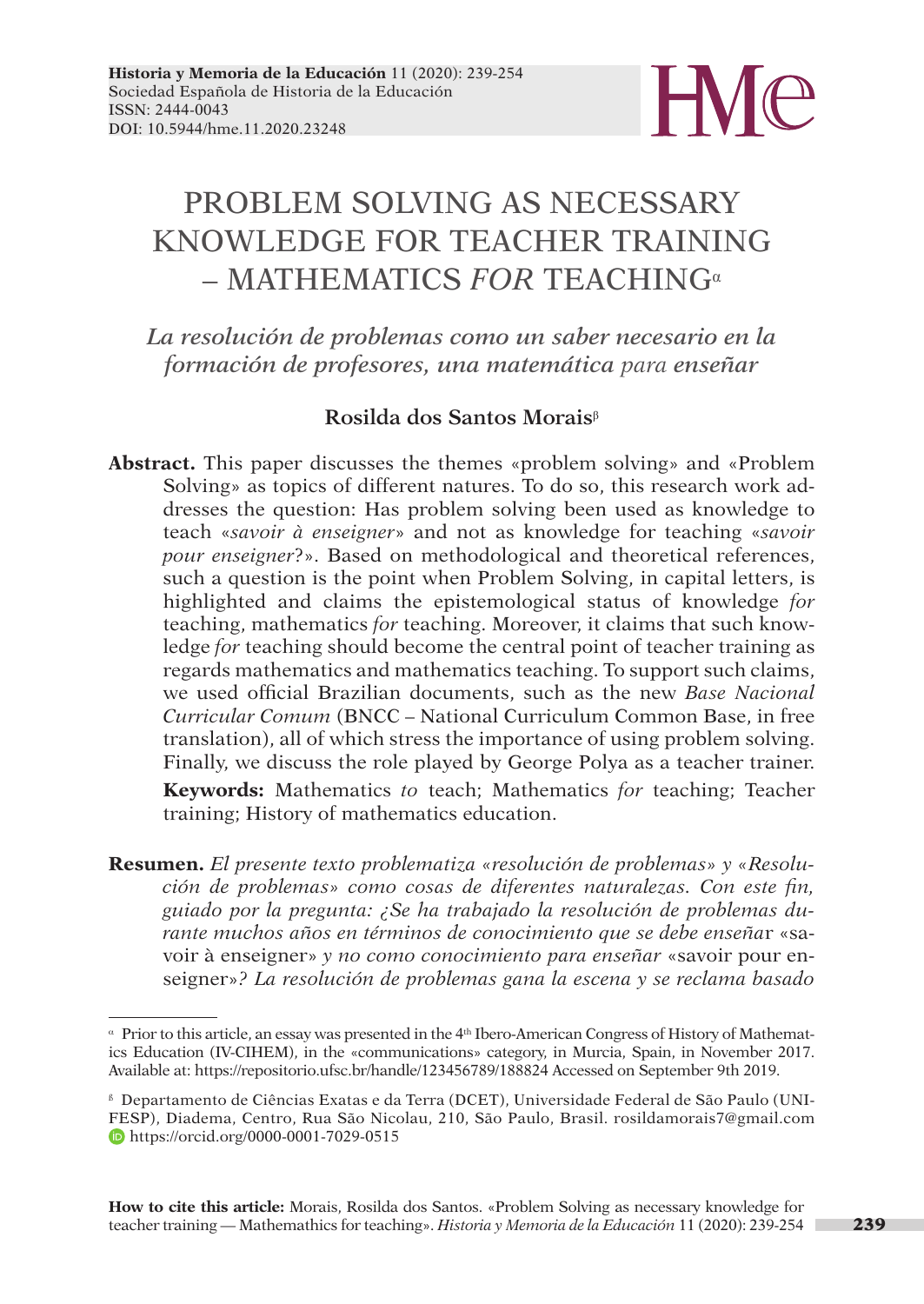*en marcos teóricos y metodológicos, estado epistemológico de saber enseñar, matemáticas para enseñar. Además, se afirma que tal conocimiento para enseñar está en el corazón de la formación docente en matemáticas y su enseñanza. Para respaldar esta afirmación, destacan los documentos oficiales de Brasil, por ejemplo, la nueva Base Nacional Curricular Común (BNCC), todo lo cual subraya la importancia del trabajo de resolución de problemas. Finalmente, cuestionamos el papel desempeñado por George Polya como formador de maestros.*

**Palabras-clave:** *Matemáticas* a *enseñar; Matemáticas* para *enseñar; Formación de profesores; Historia de la educación matemática.*

#### **ESSAY 1**

Using the same expression to say different things, such as «Problem Solving» and «problem solving», «mathematics education» and «Mathematics Education», is supported by Foucault in *The Order of Things*. While discussing the first form of language, when it was given to men by God, he stated that

[...] it was an absolutely right and transparent sign because it made them similar. Names were assigned to the things they designated, just like strength is written all over a lion's body, like royalty is in the eyes of an eagle, like the influence of the planets is marked on men's foreheads; by way of similarity.<sup>1</sup>

However, «language no longer mimics the *things* that it names immediately [...]».2 For instance, here is what literature says about «Problem Solving» and «problem solving» or «Mathematics Education» and «mathematics education»3 —such expressions are written the same, but they mean different *things*, which are not antagonistic, though.

<sup>1</sup> Michel Foucault, *As palavras e as coisas* (São Paulo: Martins Fontes, 1999), 52.

<sup>2</sup> Foucault, *As palavras e as coisas*, 52.

<sup>3</sup> In this article, «problem solving» is understood as a common practice in mathematics classes and «Problem Solving» means the teaching methodology through which one can learn mathematics — it is a methodology. As far as «mathematics education» and «Mathematics Education» are concerned, according to Valente they mean different «things». The former refers to mathematics teaching and learning processes since time immemorial, thus constituting a research theme for studies related to the history of mathematics education. Anyhow, it is necessary to draw such distinction so that one will not think that «history of mathematics education» means only the studies conducted in and after the 1980s [the Brazilian case], or that it is restricted to the history of the research field». The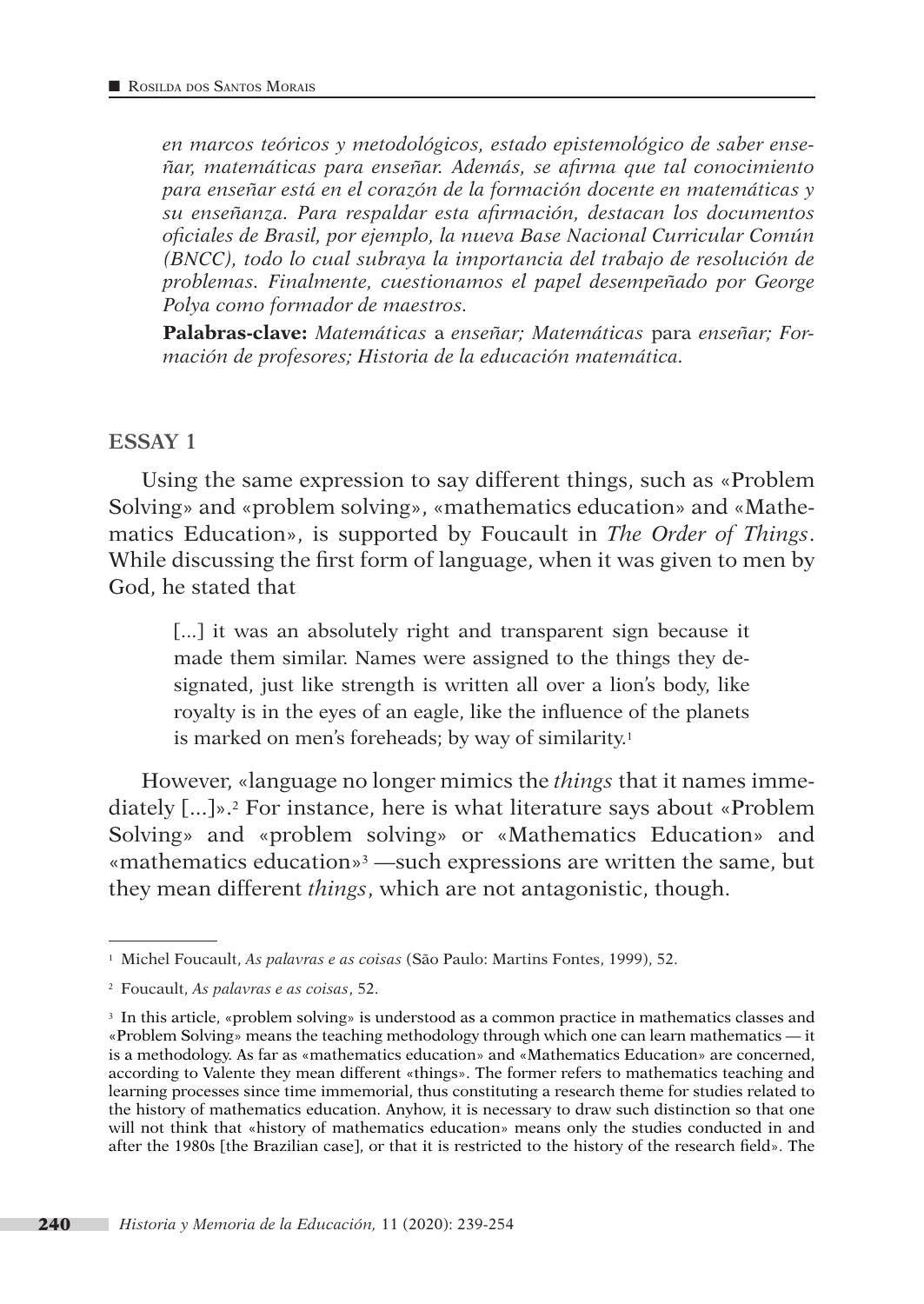In order to set a more specific focus, this paper has the objective of discussing «Problem Solving» and «problem solving» as two different «*things*», but, as stated before, they are not antagonistic expressions.

## **PRESENT EVIDENCE**

When the *Base Nacional Comum Curricular* (BNCC – National Curriculum Common Base, in free translation) approaches the curriculum in the «Field of Mathematics», it highlights that students should be led to ask questions, to identify and investigate problems, to propose and to test hypotheses, to «elaborate arguments and explanations, to plan and to perform experimental activities and field research, to report and communicate conclusions, and to search for solutions to practical problems that involve knowledge of Natural Science».4 Furthermore, the document stresses that students should

[...] be encouraged to find different solutions to problems, which will allow them to use their knowledge and different resources to solve a problem, such as drawings, graphs, charts, schemes and various supporting materials. For problem solving, students must be guided, from the beginning, to read and interpret the information contained in it, to build a solution strategy, to apply and to confront the solution found. In a similar way to the literacy process, in the field of language, in the beginning, problems might be enunciated orally, based on situations experienced in the classroom.5

Further ahead in the same document, about the elaboration of problems, we read that:

latter expression «designates the recent academic field, an area of investigation into the teaching and learning of mathematics. In Brazil, a founding reference to this field was the establishment of SBEM —Sociedade Brasileira de Educação Matemática (Brazilian Mathematics Education Society, in free translation)— in the year of 1988». Wagner R.Valente, «Oito temas sobre história da educação matemática», *REMATEC* 8, no. 12 (2013): 24.

<sup>4</sup> Available at: [http://basenacionalcomum.mec.gov.br/images/BNCC\\_EI\\_EF\\_110518\\_versaofinal\\_site.pdf](http://basenacionalcomum.mec.gov.br/images/BNCC_EI_EF_110518_versaofinal_site.pdf) Accessed on 04-09-2019, 137.

<sup>5</sup> BNCC, 272.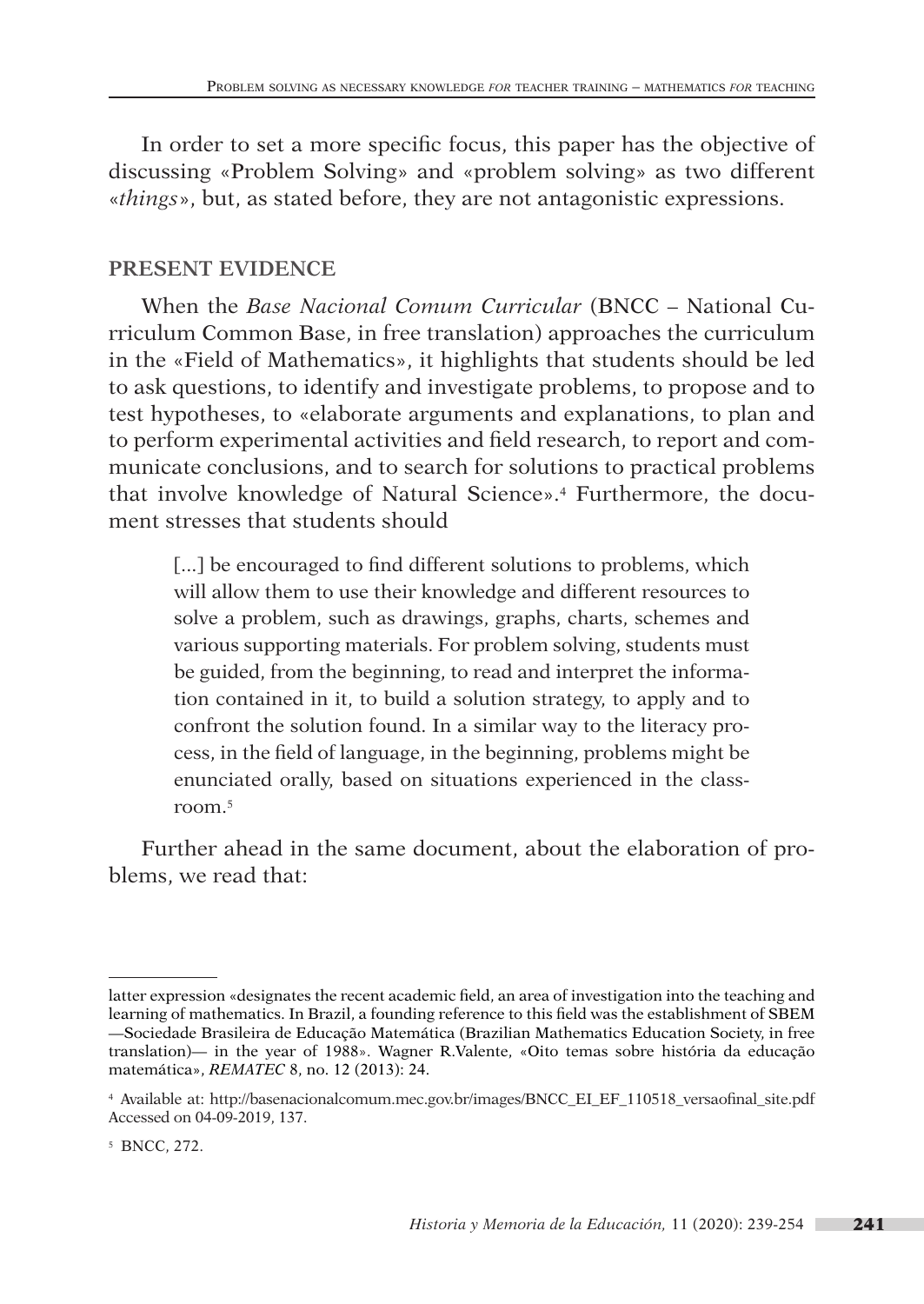[...] since an early age, children are curious and, when they face a mathematical situation, like in other situations, they must be encouraged to question, to criticize and to investigate. When they are solving a problem that emerges during a game, for instance, in their following turn, they ask the same questions that were asked in their previous turn, which constitutes an example of problem elaboration attitude. Later, when they are facing research results that can even involve measurements, it is reasonable to expect that students who were encouraged to question since an early age will pose interesting questions about the data — about the results derived from such data, and the relations among the data. Such an investigative attitude — elaborating new problems from other problems — helps develop mathematical thinking.6

Based on what these extracts show, in the context of the BNCC, «problem solving» is a common practice in mathematics classes through which students will effectively learn mathematics, build their mathematical thinking and become investigative and critical, not only in mathematics classes, but in their lives.

Considering the theoretical assumption that «problem solving» and «Problem Solving» «speak» of different *things*, what does the latter consist of? That is what this paper will discuss —it will approach «Problem Solving» as *something* that encompasses «problem solving», ways of doing mathematics, of teaching and of learning mathematics, ways of «training for life».

From the excerpts of the BNCC, it is possible to identify the importance of problem solving in mathematics classes not only as a purpose in itself, but as a training subject. Nevertheless, approaching such theme is not an easy task because the «art of problem solving» involves matters of, at least, two natures: proper reading and interpretation of the problem. Each one of these specificities encompasses others, for instance, interpreting a problem reflects how students appropriate what the problem asks of them, what questions it contains, what solution strategies are possible, previous acquisition of knowledge that will help students in the problem-solving process, students' engagement in the task of solving

<sup>6</sup> BNCC, 272.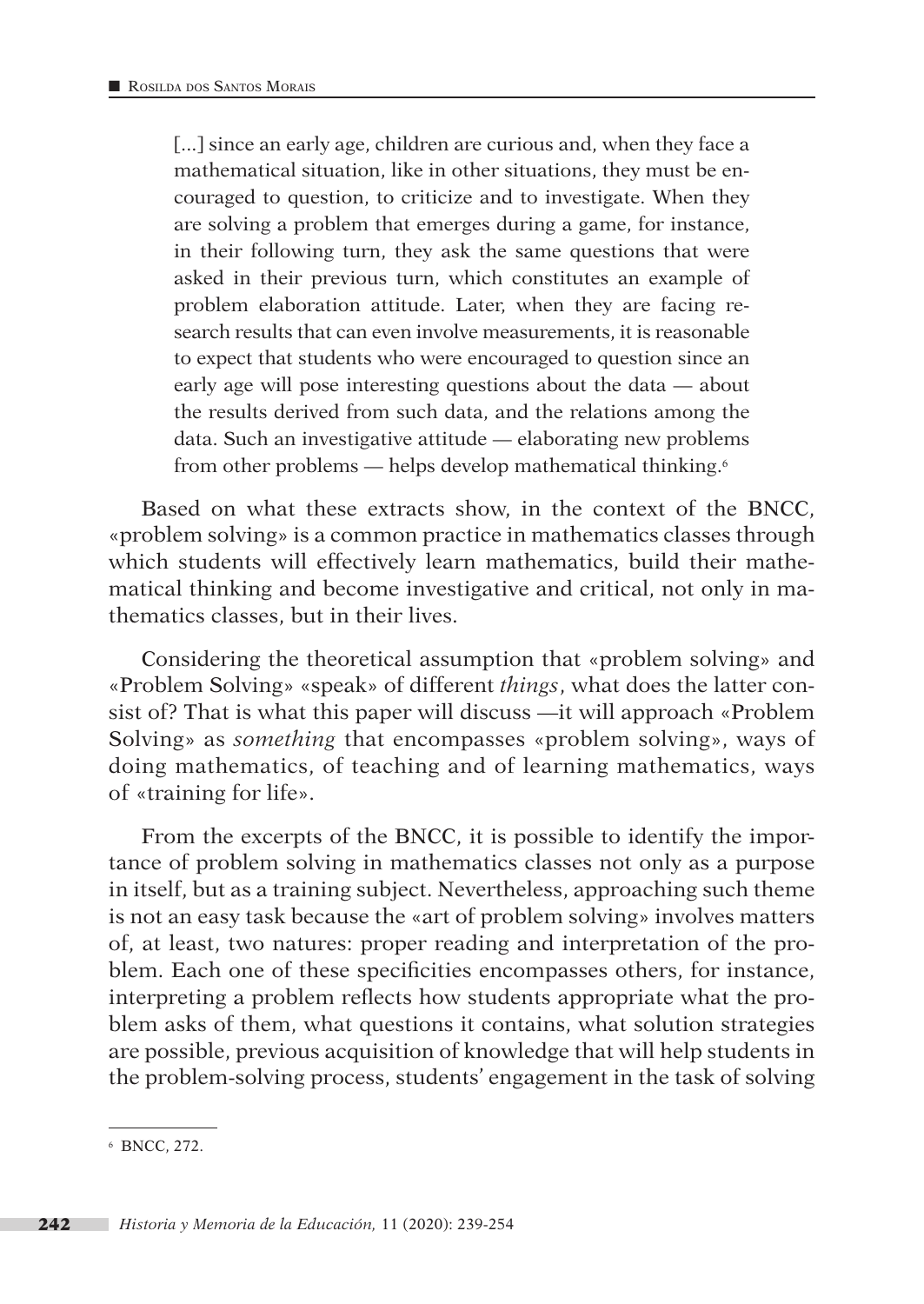a problem, and so on. The whole process does not happen in an isolated way, in which students work by themselves. On the contrary, students are guided by the teacher, who will gradually develop a problem-solving culture in the classroom.

A question of interest to our study is: How should teachers organize their classes with problem solving in order to develop a problem-solving culture in their classes? What *competency7* must they harness to perform this task?

## **EVIDENCE FROM THE PAST**

Agreeing to Machado<sup>8</sup>, Veiga-Neto<sup>9</sup> states that «Studying the emergence of an object —concept, practice, idea or value— is to perform a historical analysis of the political conditions of discourse possibility that instituted and "housed" said object». Veiga Neto complements this quote affirming that «the point is not where it came from, but how and when it emerged». In the question presented in the previous topic, it was possible to observe that the teacher plays the role of developer of a problem-solving culture in the classroom. Moreover, according to the BNCC, problem solving plays an important part in students' training.

When we take all of these aspects into consideration, we understand that «a historical analysis of the political conditions of discourse possibility that instituted and housed said object» means studying the emergence of said object —problem solving is not an end in itself, but *knowledge for teaching*, *mathematics for teaching*.10 There are two issues to be approached here: problem solving as an element to provide training to individuals —students— and problem solving as necessary *knowledge* to

<sup>7</sup> Bernard Rey defines *competency* as the capacity an individual has to accomplish a task, in «Les compétences professionnelles et le curriculum: des réalités conciliables?», in *Savoirs Professionnels et curriculum de formation*, orgs. Yves Lenoir and Marie-Hélène Bouillier-Dutot (Canadá: Les Presses de l'Université Laval, 2006), 94.

<sup>8</sup> Roberto Machado, «Por uma genealogia do poder», cited by Alfredo Veiga-Neto in *Foucault & a Educação* (Belo Horizonte: Autêntica, 2003), 61.

<sup>9</sup> Veiga-Neto, *Foucault & a Educação*, 61.

<sup>10</sup> Wagner R. Valente, Luciane F. Bertini, Neuza B. Pinto and Rosilda S. Morais, *A matemática na formação de professores e no ensino: processos e dinâmicas de produção de um saber profissional, 1890-1990* (São Paulo. Projeto Temático, Processo n. 15751-2, FAPESP, 2017).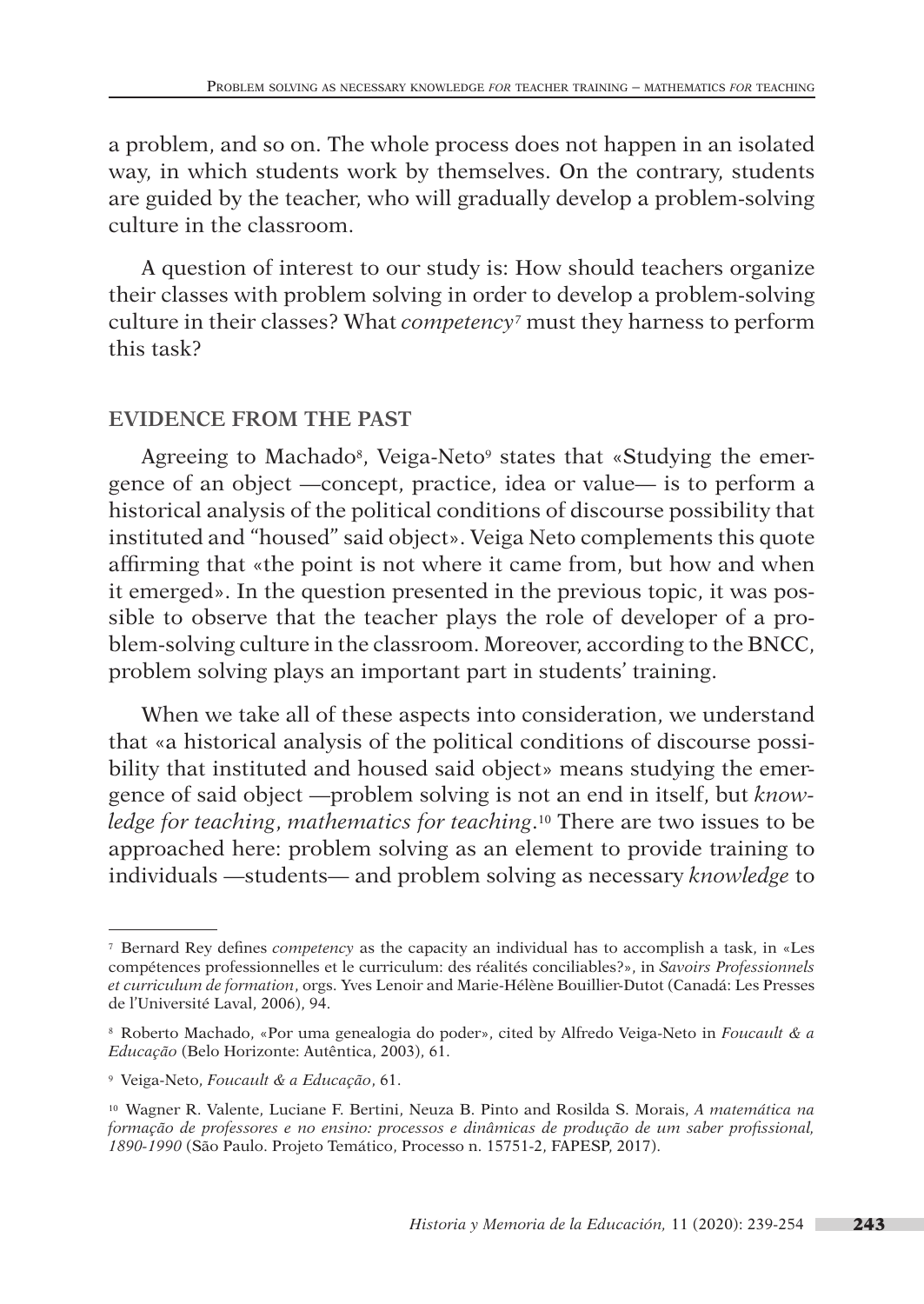train teachers, whose expertise should train individuals, as stated by the BNCC. This topic analyzes specifically the second case, that is, problem solving as necessary *knowledge* for teaching training —a working tool for training.

It is possible to observe systematic studies on problem solving since the  $20<sup>th</sup>$  century, which can be justified by the fact that, at that time, the social context involved industrialization, urbanization and immigration, all of which would indicate different conceptions about what knowledge would be more suitable to be taught in schools. With that background, some researchers discussed problem solving: some of them more diligently, others less industriously, but each group according to their own interests.

In the first half of the  $20<sup>th</sup>$  century, Edward Lee Thorndike discussed the role that mathematical problems could play in students' training, with emphasis on the types of problems that should be used. For him, more than discussing the importance of paying attention to problem solving, it was necessary to consider the types of problems. In this sense, in an attempt to call into question psychological theories in effect at that time —Mental Discipline Theory (MDT), for instance— Thorndike wanted to make the theory that he advocated, Connectionism, circulate. It assumed that learning consists of addition, elimination and organization of connections.11

With the publication of *The New Methods in Arithmetic,* in 1921, Thorndike highlighted the teaching of arithmetic as a form of help for life, so mathematical problems should guide students in that direction. One chapter of the book focused on problem solving. However, it is necessary to stress that he emphasized the types of problems as possibilities of applying his connectionist theory because, according to him, problems —as they were being taught— would not prepare students for the reality that they faced.12

<sup>11</sup> Rosilda dos Santos Morais, «O processo constitutivo da Resolução de Problemas como temática de pesquisa em Educação Matemática — um inventário a partir de documentos dos ICMEs» (Doctoral Thesis, São Paulo State University, UNESP - «Júlio de Mesquita Filho» University, 2015).

<sup>12</sup> Edouard Lee Thorndike, *The new methods in Arithmetic* **(**Openlibrary.org, 1921). (Acessado em 30-12-2016). URL: http://archive.org/stream/newmethodsinari00thorgoog#page/n136/mode/2up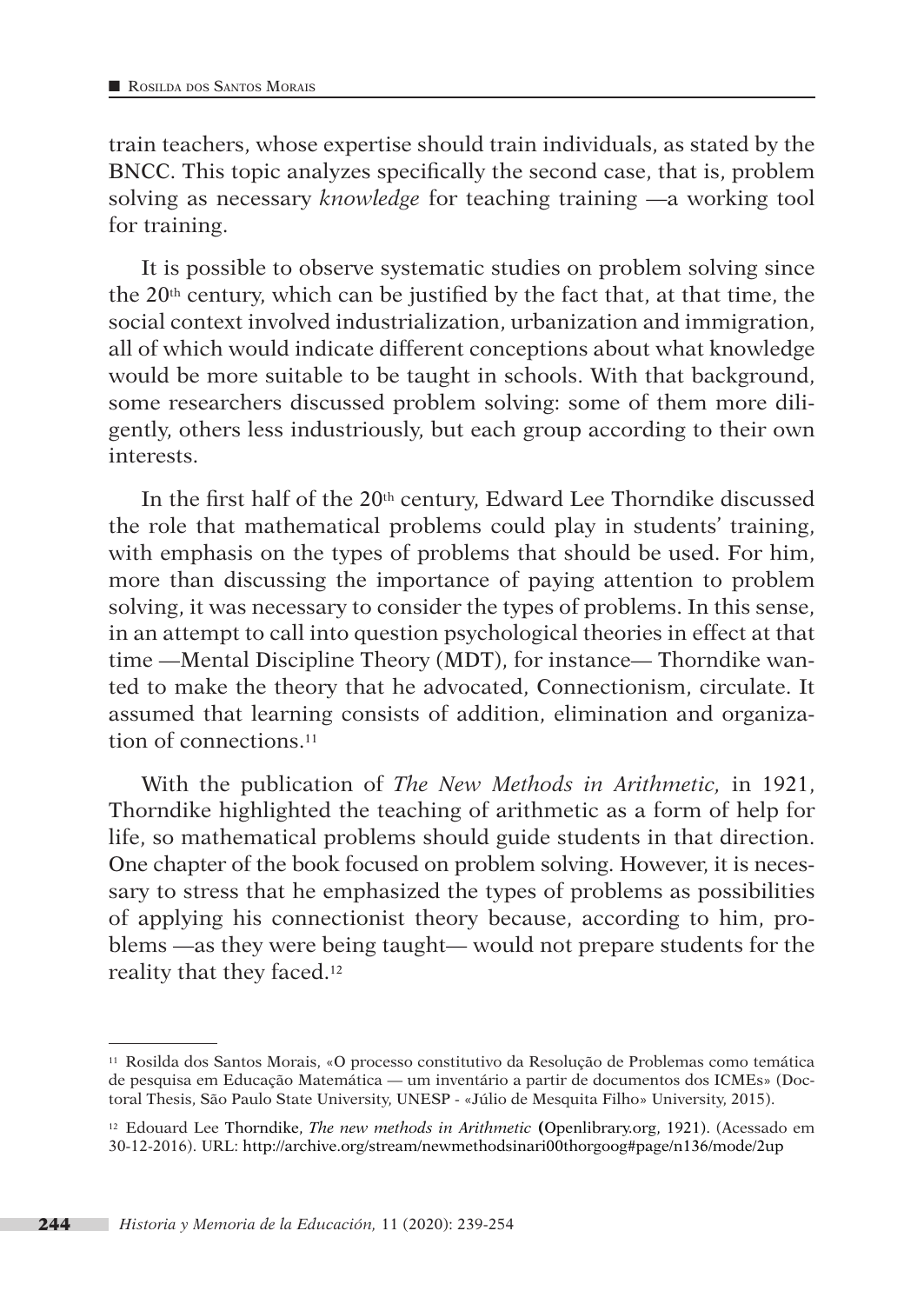At that same time, other researchers discussed problem solving, like William Brownell and George Polya. Brownell, in line with Thorndike, discussed problem solving in order to circulate the psychological theory that he advocated: the theory of meaningful learning13. By the way, he acted by criticizing the connectionist theory, stating that meaningful learning should gain prominence. The limitation of this text does not allow us to advance into this theme, which was broadly discussed by this author in 2015.14

George Polya has been extensively mentioned, especially when it comes to problem solving. Several participants in the community that investigates the theme say that Polya was «the father of problem solving». A justification for the use of such expression was given by Guimarães<sup>15</sup> who stressed: «George Polya was the only mathematician to combine, throughout his distinct career, a deep investigation into a broad theme with an ever-present interest in the teaching of mathematics».16

Considering what has been said, we notice that, besides discussing problem solving, Polya was regarded as a renowned mathematician and, with respect to such formation, he taught about problem solving and taught, above all, mathematics *for* problem solving. In other words, Polya was an expert in the field and his condition attributed a different status to problem solving —a status that had not been considered by others that had discussed it before him, that is, the status of *knowledge* for teaching, of mathematics *for* teaching.17

Although much has been said about Polya's role in problem solving, this text has, among others, the objective of highlighting his role in the training of educators who teach mathematics. So far, according to what has been researched by the author of this text, very little has been discussed about it.

<sup>13</sup> William Brownell, «The progressive nature of learning in mathematics», *Mathematics Teacher. 100 Years of Mathematics Teacher*, NCTM, vol.100, Special Issue (Reston, VA: NCTM, 2006): 26-35. First edition 1944.

<sup>14</sup> Morais, *O processo constitutivo da Resolução de Problemas*, 2015.

<sup>15</sup> H. M. Guimarães, *Polya e as Capacidades Matemáticas*, *Educação e Matemática* 114 (2011): 28-36.

<sup>16</sup> Guimarães, *Polya e as Capacidades Matemáticas*, 29.

<sup>17</sup> Valente, Bertini, Pinto e Morais, *A matemática na formação de professores e no ensino,* 2017.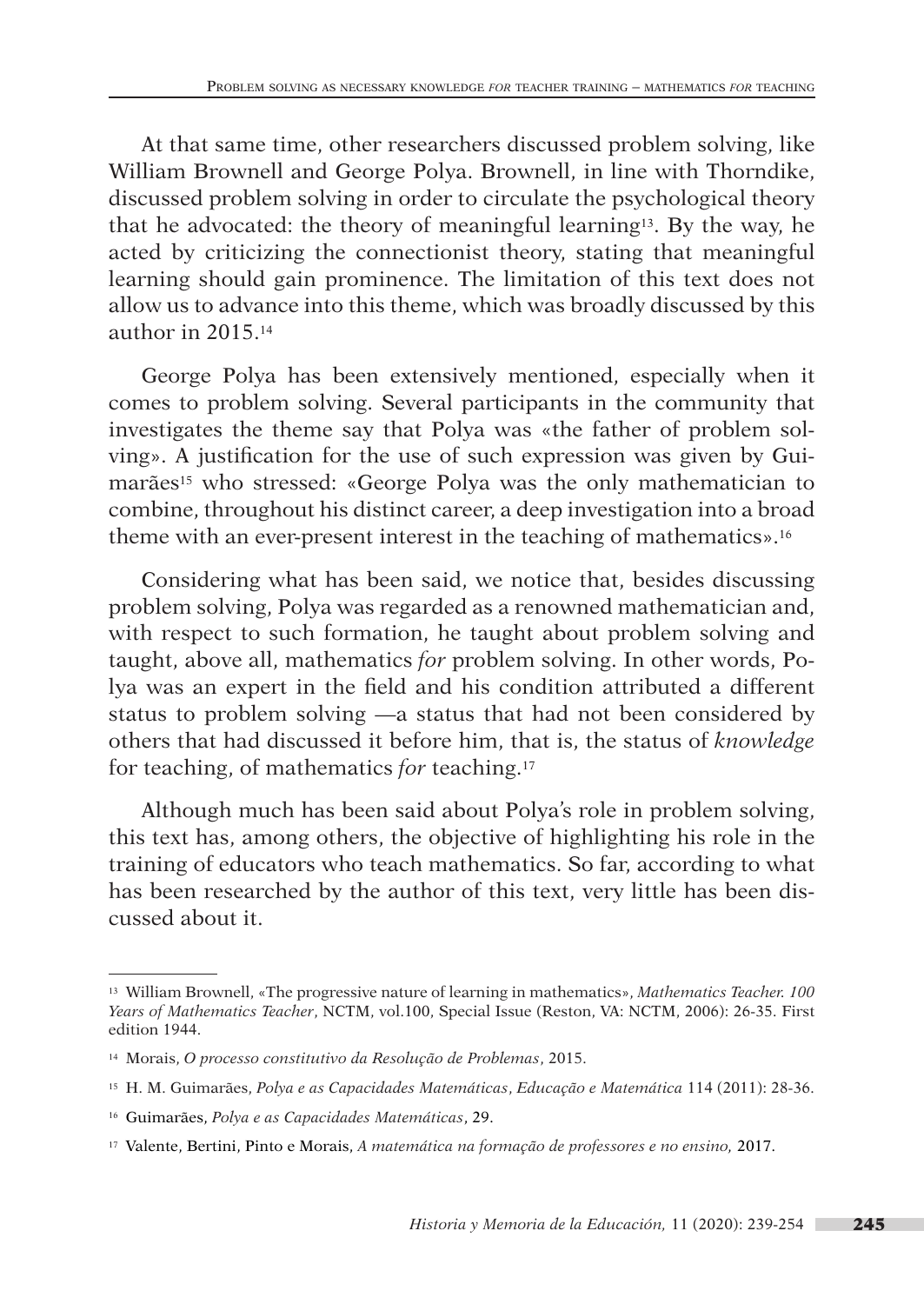## **THE INSTITUTIONALIZATION OF PROBLEM SOLVING AS KNOWLEDGE** *FOR* **TEACHING - MATHEMATICS** *FOR* **TEACHING**

The article *Developing Understanding in Mathematics via Problem Solving* by Schroeder and Lester is well-known among the members of the community that investigates problem solving. In the 1980s, a mantra repeated worldwide preached that it was necessary to «make problem solving become the focus of school mathematics». On the theme, Schroeder and Lester say that there have been distinct interpretations of the meaning of that call and, for this reason, it was divided into three problem solving teaching approaches: «teaching *about* problem solving; teaching *for* problem solving; and teaching *via* problem solving».18

For the purposes of this text, it is interesting to discuss the first of the approaches, «teaching *about* problem solving». The two others have been extensively discussed in other investigative works, for instance, by Morais and Onuchic<sup>19</sup> and by Allevato and Onuchic.<sup>20</sup> According to Schroeder and Lester, teaching through such approach refers to the method proposed by Polya21, or to some small variations on it. They stated that the model describes a group of four independent stages in the problem-solving process of mathematical problems: (1) understanding the problem; (2) elaborating a plan; (3) carrying out the plan; and (4) performing backtracking.

Students are explicitly taught to think about the stages, which, according to Polya, are the same as the ones that good problem solvers use when they solve mathematical problems —they are encouraged to

<sup>18</sup> Thomas L. Schroeder an d Franklin K. Lester Jr., «Developing Understanding in Mathematics via Problem Solving», in *New Directions for Elementary School Mathematics*, orgs. P. R. Trafton and A. P. Shulte (Reston: VA: NCTM, 1989), 32.

<sup>19</sup> Rosilda dos Santos Morais and Lourdes de la Rosa Onuchic, «Uma abordagem histórica da Resolução de Problemas», em *Resolução de problemas — Teoria e Prática*, orgs. Lourdes de la Rosa Onuchic, Norma Suely G. Allevato and Fabiane Cristina H. Nogutti (Jundiaí: Paco Editorial, 2014), 17-34.

<sup>20</sup> Norma Suely Gomes Allevato and Lourdes de la Rosa Onuhic, «Ensino-aprendizagem-avaliação de Matemática: porque através da Resolução de Problemas?», in *Resolução de problemas — Teoria e Prática*, orgs. Lourdes de la Rosa Onuchic, Norma Suely G. Allevato, Fabiane Cristina H. Nogutti and Andresa Maria Justulin (Jundiaí: Paco Editorial, 2014), 35-52.

<sup>21</sup> George Polya, *A arte de resolver problemas* (Rio de Janeiro: Interciência, 1995).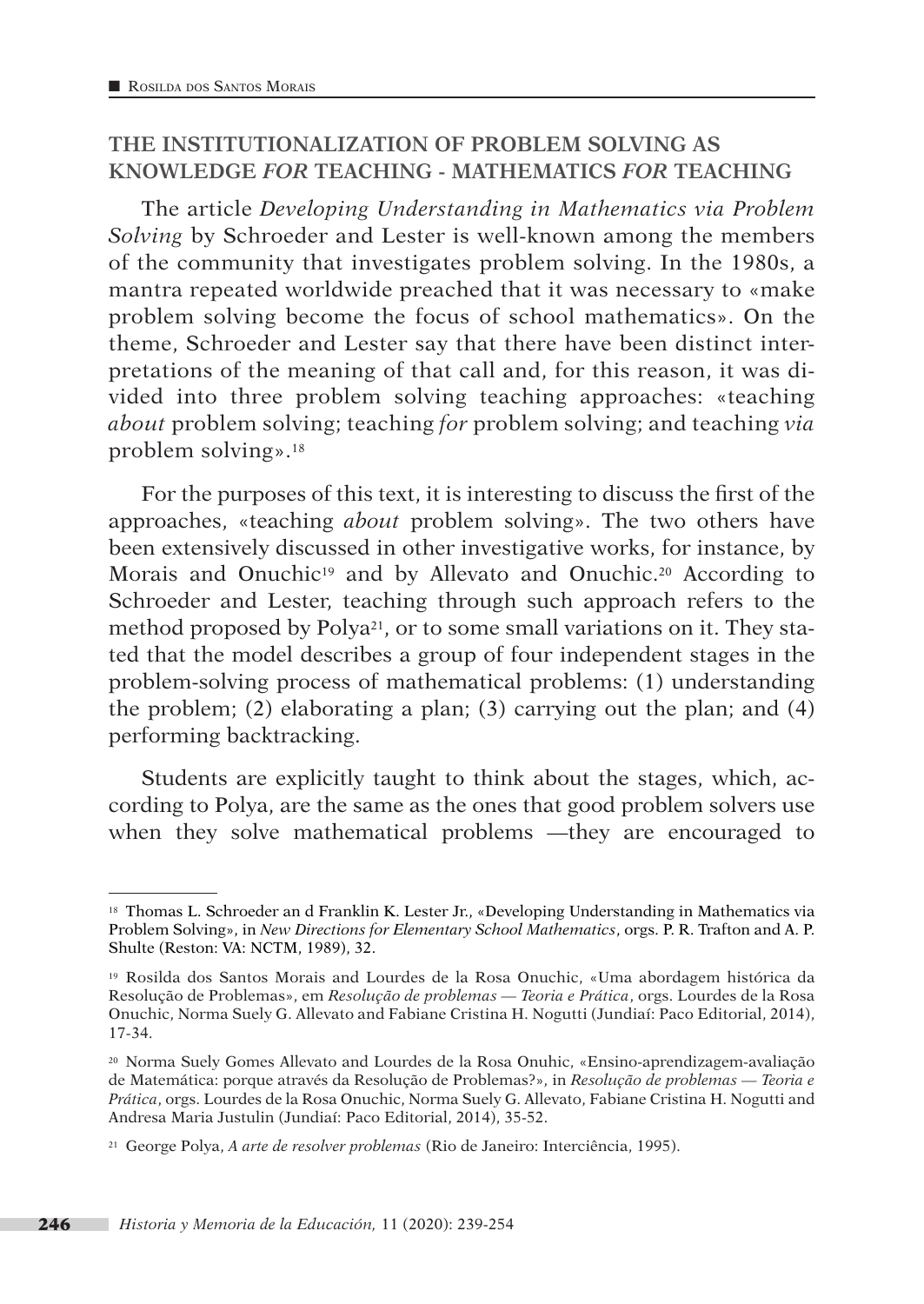become aware of their own progress through the stages when they are solving problems by themselves. Furthermore, they learn a number of strategies or heuristics that they might choose to use to carry out their plan. Some of the strategies involve looking for patterns, simple problem solving and working with backtracking. In addition, teaching *about* problem solving includes experiences with solving real problems, but it always involves a great deal of explicit discussion and the teaching of how the problems are solved.<sup>22</sup>

Based on what has been discussed so far, it is necessary that there is someone teaching about problem solving. The word «teaching» is related to «intentional learning»,23 in which there is essentially a learner and a teacher or educator, such as the historical development «of teaching institutions and training initiatives, which results in an ever-bigger number of individuals who have the primary task of training other people».24 This is the teacher's task.

Literature has highlighted the four stages for problem solving as identified by Polya. It is important to stress, however, that it has produced a reductionist effect to the broad research done by that renowned researcher and professor in such a way that it is reasonable to state that —at least in a discursive scope—, when it comes to discussing Polya, his research is routinely related to the four stages for problem solving.

In an attempt to break such reductionism, this paper aims at discussing the role played by George Polya in the training of mathematics teachers, which is the theme in the next topic.

<sup>22</sup> Schoreder and Lester, *Developing Understanding*.

<sup>23</sup> Hofstetter and Schneuwly state in «Saberes: um tema central para as profissões do ensino e da formação» that «intentional learning» is «learning which has as its primary objective to transform the subject itself in contrast to a productive activity», in *Saberes em (trans)formação: um tema central da formação de professores* (São Paulo: Editora Livraria da Física, 2017), 117. Based on studies by Samurçay and Rabardel, in «Modèles pour l'analyse de l'activité et decompétences: propositions», Hofstetter and Schneuwly differentiate both activities by understanding that «when acting, a subject transforms the real (material, social, symbolic); This is what characterizes productive activity. But transforming the real, the subject transforms itself: it is the constructive activity», in «Saberes: um tema central», 117.

<sup>24</sup> Hofstetter and Schneuwly, «Saberes: um tema central», 115.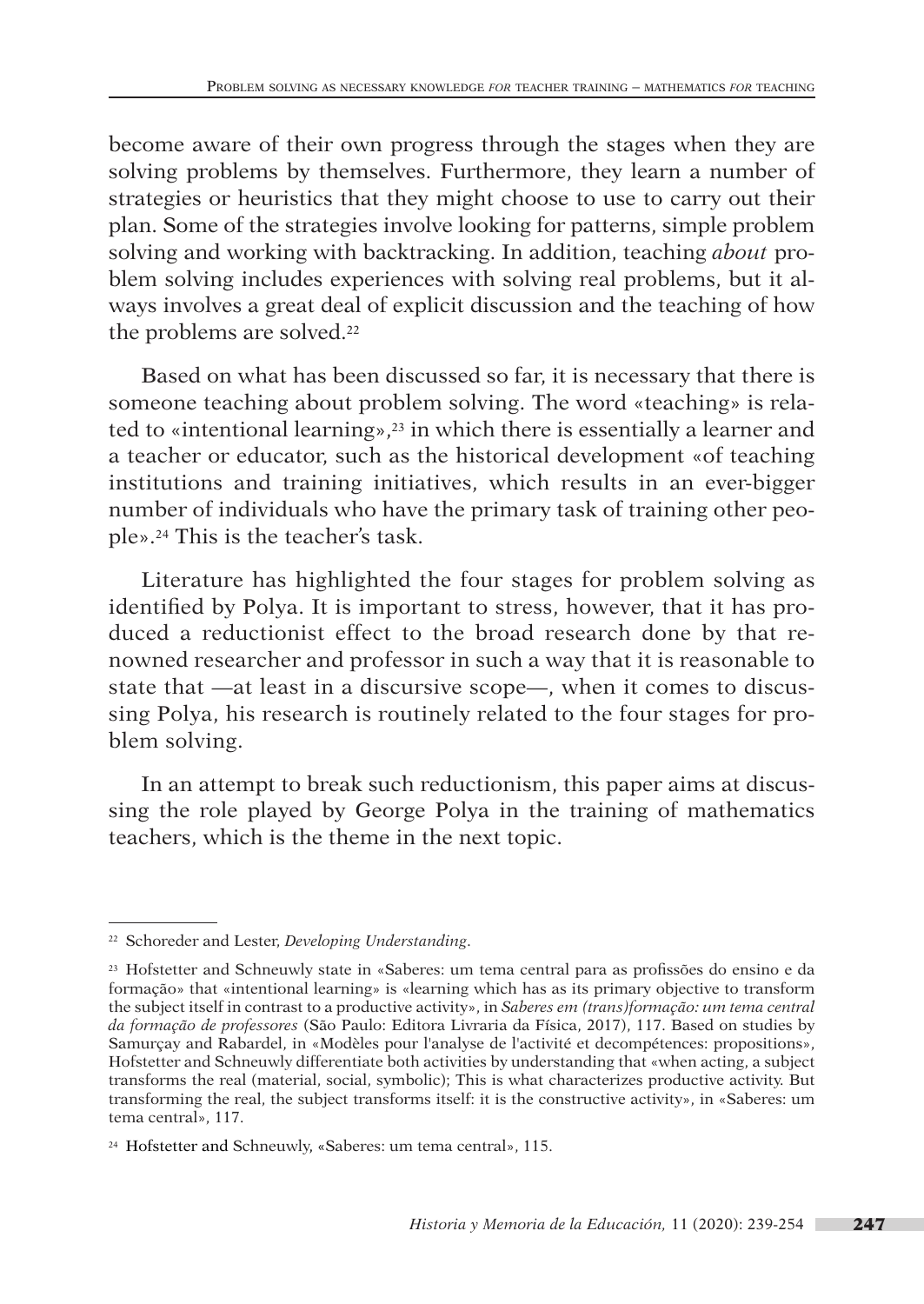#### **KNOWLEDGE** *TO* **TEACH AND KNOWLEDGE** *FOR* **TEACHING**

Teaching *about* problem solving demands, first and foremost, apprehending such knowledge. This text does not discuss problem solving as a teaching resource (emphasizing the BNCC, according to the excerpts presented in the beginning of this article). Our choice has the sole goal of discussing it as *knowledge* — as mathematics *for* teaching.25

Hofstetter and Schneuwly advocate that knowledge is a set of objects and instruments in the work of training and teaching. They stress that «knowledge is central in teaching and training institutions and, as a consequence, in the attributions ascribed to the professionals that work there».26 Supported by Babier,27 they characterize knowledge in two forms: «the field of "incorporated knowledge", which is inscribed in the semantic zone of capacities, knowledge, competencies, aptitudes, attitudes, professionality»28 and

the field of «objectified knowledge», which encompasses realities with the status of representations […] giving way to propositional statements and being the object of a social appreciation sustained by a transmission-communication activity. They — the representations — consequently have a distinct existence from those who enunciate them or those who appropriate them. They are conservable, cumulative, appropriable.<sup>29</sup>

Following the same line of thinking, Hofstetter and Schneuwly state that their interest is focused on formalized knowledge, trying to conceptualize their role in teaching and training professions. Thus, while considering the characteristics of institutions, they define two constitutive types of knowledge related to the two professions: «knowledge *to* teach, that is, the knowledge that is his or her [the teacher's] object of work;

<sup>25</sup> Luciane de Fátima Bertini, Rosilda dos Santos Morais and Wagner Rodrigues Valente, *A matemática a ensinar e a matemática para ensinar: novos estudos sobre a formação de professores* (São Paulo: Livraria da Física, 2017).

<sup>26</sup> Hofstetter and Schneuwly, «Saberes: um tema central», 131.

<sup>27</sup> Jean-Marie Barbier, «Introduction», in *Savoirs théoriques et savoirs d'action*, dir. Jean-Mari Barbier (Paris: Press Universitaires de France, 1996), 9, cited by Hofstetter e Schneuwly in «Saberes: um tema central», 131.

<sup>28</sup> Hofstetter and Schneuwly, «Saberes: um tema central», 13.

<sup>29</sup> Hofstetter and Schneuwly, «Saberes: um tema central, 131.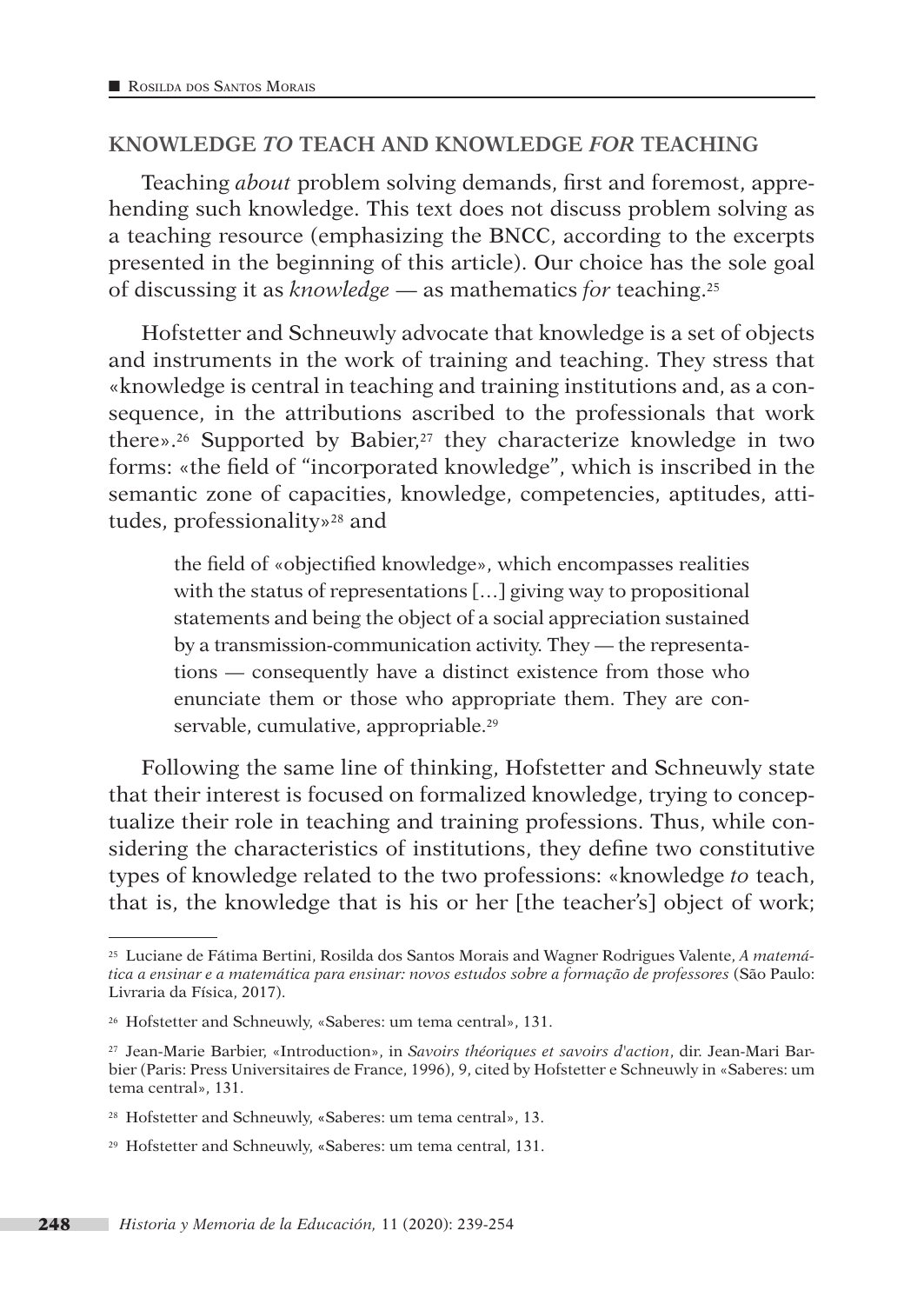and knowledge *for* teaching, the knowledge that is the teacher's working tools».30

If «teaching and training» necessarily have knowledge as their *objects* in such a broad sense, so «the choice of knowledge and its transformation into knowledge *to* teach is the result of complex processes that fundamentally transform knowledge in order to make them teachable».<sup>31</sup> About this point, a question we feel the need to ask is: has problem solving —for many years— been used as knowledge *to* teach and not as knowledge *for* teaching?

In the scope of knowledge *to* teach —a teacher's object of work—, to solve a problem, it was (and still is) enough to deploy concepts and contents that, when applied, led (lead) to the solution. And why has solving a mathematical problem historically been many students «Achilles' heel»?

It seems that the problem precedes the student, i.e. the leaner, and turns to the knowledge that constitutes training —the formation of teacher trainers. Therefore, there is the hypothesis that possessing knowledge *for* teaching, more specifically the knowledge that should constitute the basis of teachers' training, might answer that question. Nevertheless, the configuration of training courses —this text is specifically interested in the formation of educators who teach mathematics has presented, throughout history, on one hand, content disciplines (Real Analysis, Algebra, Calculus…), and on the other hand, pedagogical disciplines (Didactics, Teaching Practice, Supervised Practice…).

Addressing problem solving as a teaching methodology, to which this text attributes the status of knowledge *for* teaching, is, according to Polya, an attempt to blend the knowledge that constitutes the professional field —the knowledge in which the reference is always the *professional expertise* that encompasses knowledge *for* teaching— with the knowledge emerging from content disciplines, that is, the knowledge related to knowledge *to* teach.

<sup>30</sup> Hofstetter and Schneuwly, «Saberes: um tema central», 131.

<sup>31</sup> Hofstetter and Schneuwly, «Saberes: um tema central», 133.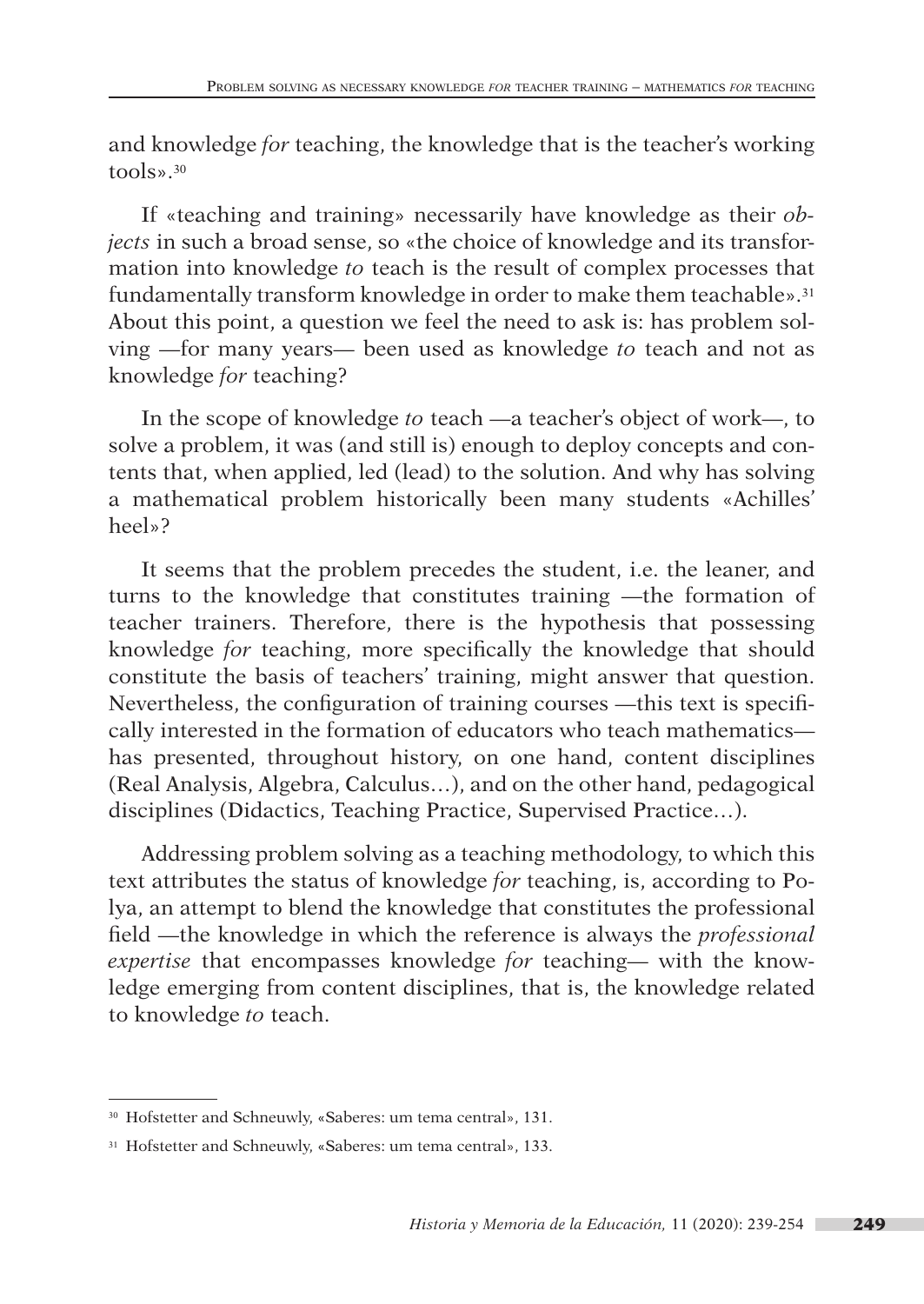When Hofstetter and Schneuwly approach teacher trainers, they highlight that they

train others by teaching knowledge; thus, their function is constitutively defined by knowledge to which they train, or knowledge *to* teach […]. Such knowledge constitutes an essential object to their work. The contract that connects the professionals with the institutions that employ them defines what they have to teach, which is specified by plans or curricula, by manuals, training devices, prescriptive texts of different types.32

The authors also say that «this process may even lead to the creation of knowledge that is typical of educational institutions and necessary to them so that they can perform their function» and that «teacher trainers act through simulating reality and its explanation, elementation and demonstration while taking knowledge into consideration —thus, assuming models of knowledge *to* teach».33

Finally, they conclude that teacher trainers' professional activity consists of teaching knowledge in a broad sense while «considering the support of knowledge, of communicable and socially recognized wordings or, in other words, getting help from pedagogical knowledge».<sup>34</sup> Therefore,

training, like any other human activity, implies the deployment of knowledge for its implementation, for performing this task, this specific craft. And such knowledge constitutes working tools — in this case, *knowledge for training* or *knowledge for teaching* [...] It is mainly knowledge of «the object» of the teaching and training work (of the knowledge *to* teach and of the adult students, their knowledge, their development, their ways of learning, etc.), of teaching practices (methods, procedures, devices, choice of knowledge *to* teach, models of organization and management) and of the institution that defines their field of professional activity (study plans, instructions, purposes, management

<sup>32</sup> Hofstetter and Schneuwly, «Saberes: um tema central», 132.

<sup>33</sup> Hofstetter and Schneuwly, «Saberes: um tema central», 133.

<sup>34</sup> Hofstetter and Schneuwly, «Saberes: um tema central», 133.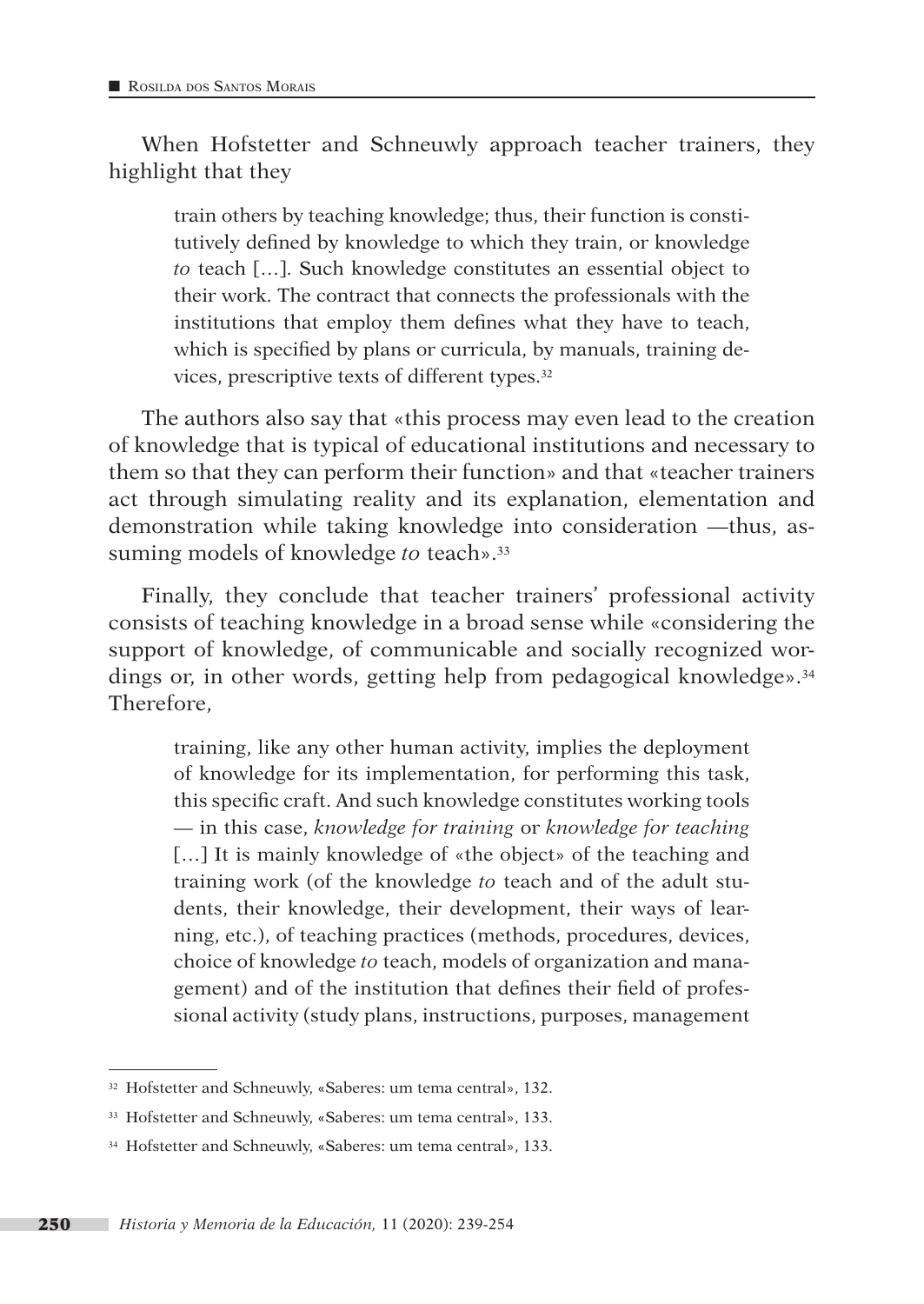and political structures, etc.). Like in any other profession, all of this knowledge is multiform.35

About such multiplicity, Hofstetter and Schneuwly stress that the most influent research on it was done by Schulman. It encompasses seven categories, which are:

knowledge of subject contents, pedagogical knowledge, knowledge of the curriculum, knowledge about students, knowledge related to educational contexts, knowledge of your own educational purposes and, above all, knowledge that is typical of the profession: «*pedagogical content knowledge, that special amalgam of content and pedagogy*».36

Supported by Baumert and Kunert <sup>37</sup>, they also highlight that Shulman's typology can be reduced to «a triadic scheme that would be a consensus nowadays: *fachwissenschaftliches, fachdidaktiktisches und pädagogisches Wissen* [knowledge of the subject sciences, knowledge of subject didactics, pedagogical knowledge]».38

## **ADVOCATING FOR PROBLEM SOLVING AS A MATH** *FOR* **TEACHING**

In the beginning of this text, we cited Michael Foucault in *The Order of Things* and highlighted that «language no longer mimics the *things* that it names immediately [...]» and that we would discuss expressions that are written the same —«problem solving» and «Problem Solving»—, but mean different *things*, which are not antagonistic, though.

The title of this topic contains the expression written in capital letters, which is not coincidental. As mentioned before, we attribute here the epistemological *status* of knowledge *for* teaching to problem solving. The complexity of the expression can justify such attribution.

<sup>35</sup> Hofstetter and Schneuwly, «Saberes: um tema central», 134.

<sup>36</sup> B. Shulman, «Les outils de l'enseignant —Um essai didactique», *Repères* 22 (2000): 19-38, cited by Hofstetter and Schneuwly, «Saberes: um tema central», 134-135.

<sup>37</sup> Baumert, J. and Kunter, M. «Stichwort: Professionelle Kompetenz Von Lehrkräften», *Zeitschrift für Erziehungswissenschaft* (2006): 9, cited by Hofstetter e Schneuwly in «Saberes: um tema central», 134-135.

<sup>38</sup> Hofstetter and Schneuwly, «Saberes: um tema central», 135.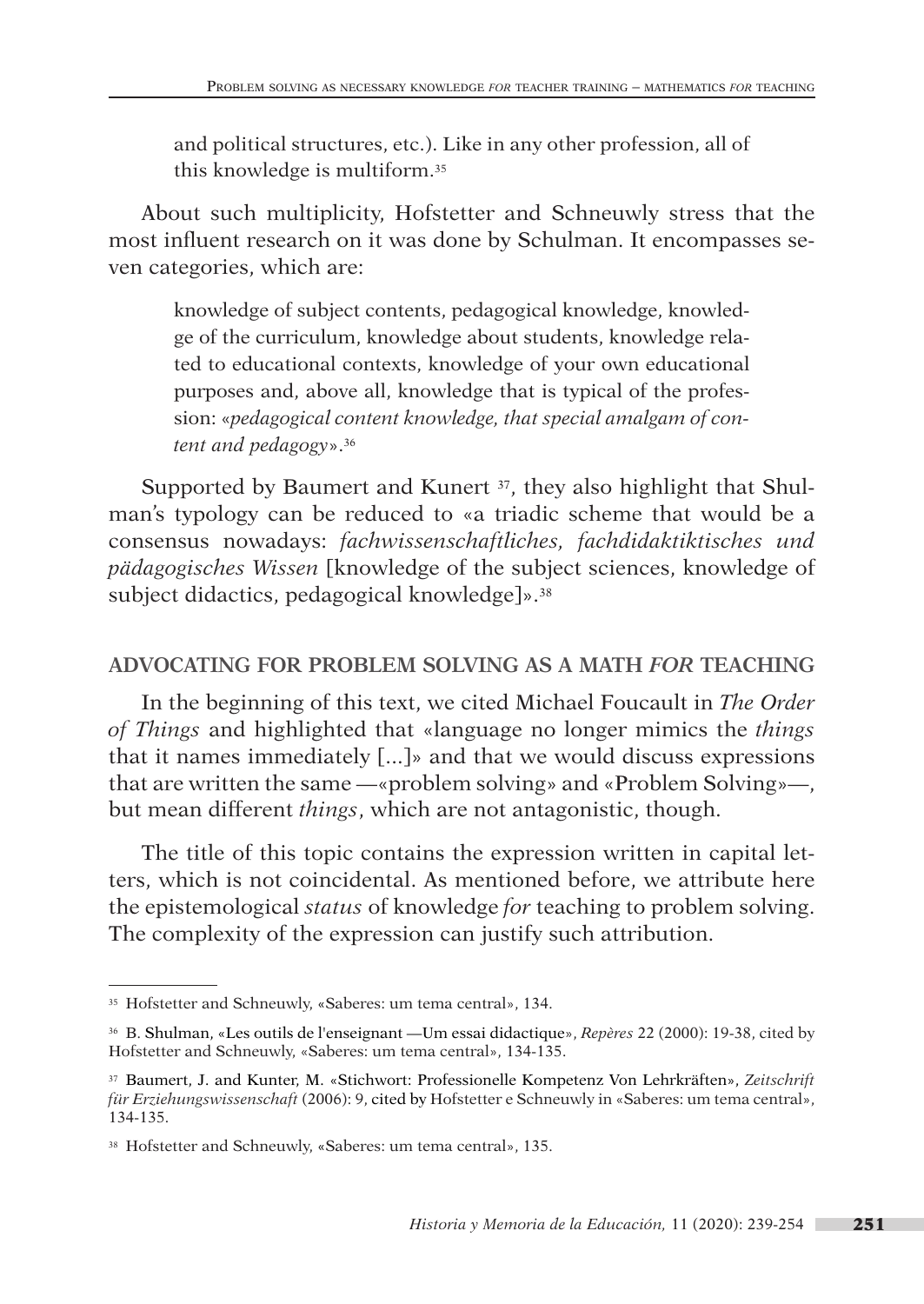The expression «problem solving» is polysemic. Polya, for instance, did not discuss problem solving as a mere practice, but problem solving as something that was beyond just a technique. Considering what has been discussed so far, beyond practice and technique, since Polya, Problem Solving has been professional knowledge possessed and shared by educators who teach mathematics. The choice to write it in capital letters is justified in order to differentiate it from the technique.

In other words, considering problem solving as professional knowledge situates it in teacher training; it is institutionalized as knowledge *for* teaching, as mathematics *for* teaching. Polya said that an average teacher could not possibly conduct advanced research if he or she did not have the conditions to do so, because solving an unusual mathematical problem demands serious and creative work. Moreover, the development of such creativity should happen in teacher training, with a systematic study, not acquired through mere memorization.39 What did Polya mean by «creativity»?

Based on the references harnessed so far, the author of this text understands that when Polya proposed working with problem solving in teacher training, he questioned the knowledge that was in effect at that time in that stage of training. As an expert, for reasons that have already been presented in this text, Polya had such professional expertise that he was able to reflect scientifically and «autonomously», which is in agreement with Hofstetter and Schneuwly. They assess that such attitude is positive, for it can stop «creeping deintellectualization» and the process of commercialization of knowledge, which are so common in the society of knowledge.

The theoretical framework harnessed here allowed the author of this paper to understand that Polya advocated that problem solving should ascend from knowledge *to* teach (commercialization of knowledge, problem solving as a stepping stone to spread psychological theories, for example) to the status of constitutive knowledge of teacher training, knowledge *for* teaching, mathematics *for* teaching. Finally, the request for the presence of problem solving in the curriculum of educators who

<sup>39</sup> George Polya, *Mathematical Discovery — on understanding, learning, and teaching problem solving*  (United States of America: Library of Congress Catalog Card Number, 1962).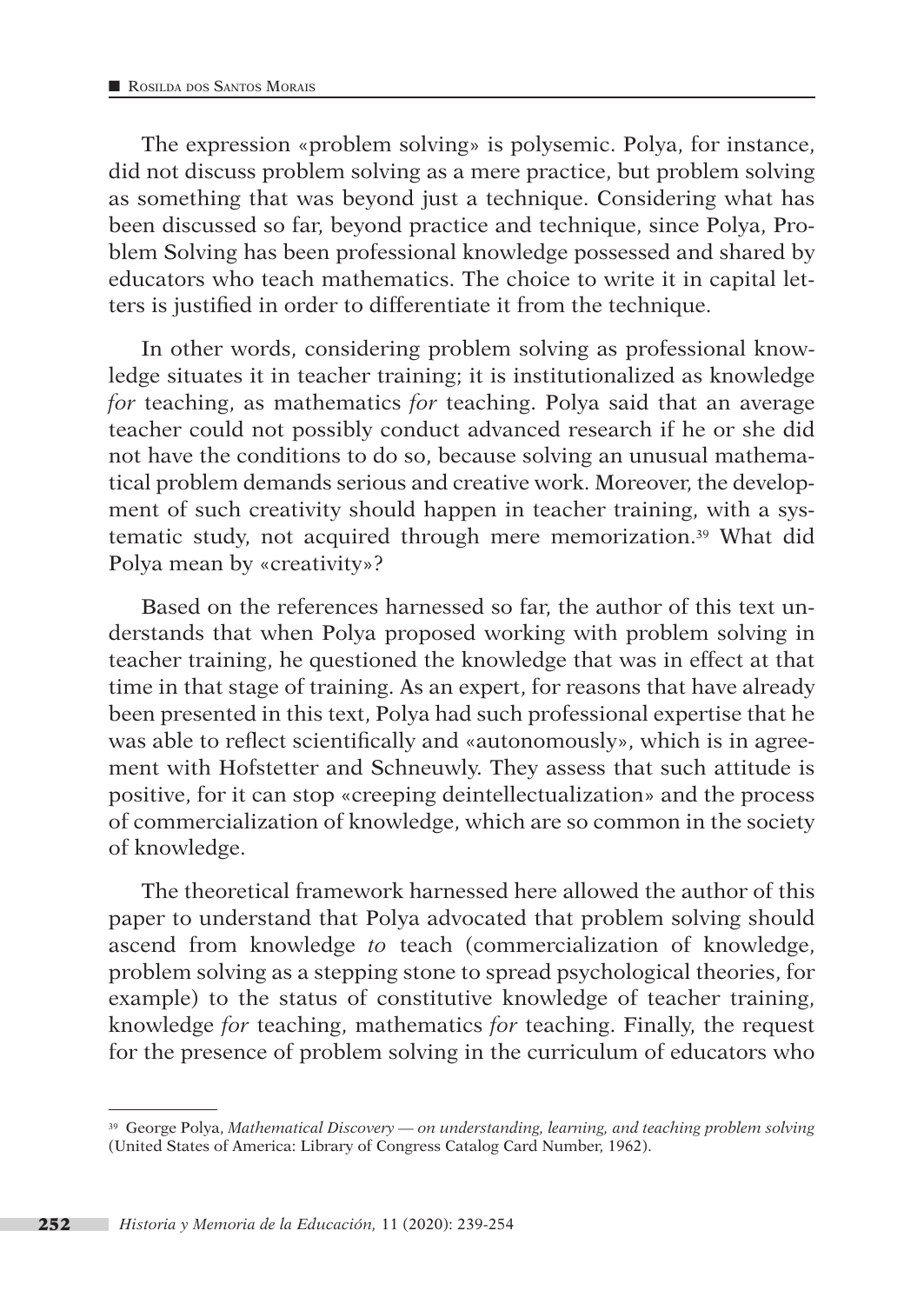teach mathematics legitimizes its institutionalization as teachers' professional knowledge.40 Albeit in the final part of this text, we highlight that problem solving as mathematics *for* teaching and problem solving as mathematics *to* teach are interwoven, but possessing mathematics *for* teaching is the professional expertise that characterizes the profession of educators who teach mathematics.

#### **Note on the author**

Rosilda dos Santos Morais is a level II Adjunct Professor at Federal University of São Paulo (UNIFESP), Diadema campus, in the state of São Paulo. She graduated in Mathematics from Methodist University of Piracicaba (UNIMEP) in 2004, holds a master's degree from Federal University of São Carlos (UFSCAR) in Methodology of Science and Mathematics Teaching in 2008 and holds a doctorate, in 2015, from São Paulo State University «Júlio de Mesquita Filho» (UNESP) in Rio Claro, São Paulo, in Mathematics Education. She is a researcher in History of Mathematics Education Research Group (GHEMAT) in Brazil.

## **REFERENCES**

- Bertini, Luciane de Fátima, Rosilda dos Santos Morais and Wagner Rodrigues Valente. *A Matemática a ensinar e a Matemática para Ensinar: novos estudos sobre a formação de professores.* São Paulo: Livraria da Física, 2017.
- Brasil, Ministério Da Educação. *Base Nacional Comum Curricular* (BNCC). 2ª versão. Abril. 2016. Available at: [http://historiadabncc.mec.gov.br/documen](http://historiadabncc.mec.gov.br/documentos/bncc-2versao.revista.pdf)[tos/bncc-2versao.revista.pdf.](http://historiadabncc.mec.gov.br/documentos/bncc-2versao.revista.pdf)
- Brownell, William. «The progressive nature of learning in mathematics». In *Mathematics Teacher. 100 Years of Mathematics Teacher*, NCTM, vol. 100, Special Issue, 26-35. Reston, VA: NCTM, 2006. First edition 1944.

Foucault, Michael. *As palavras e as coisas.* São Paulo: Martins Fontes, 1999.

Guimarães, H. M. «Polya and the Mathematical Capabilities». *Educação e Matemática*, APM, 2011.

<sup>40</sup> Rey suggests in «Les compétences professionnelles et le curriculum» elaborating a description of professional knowledge in terms of competencies. According to him, it would allow inserting its acquisition in the curriculum.